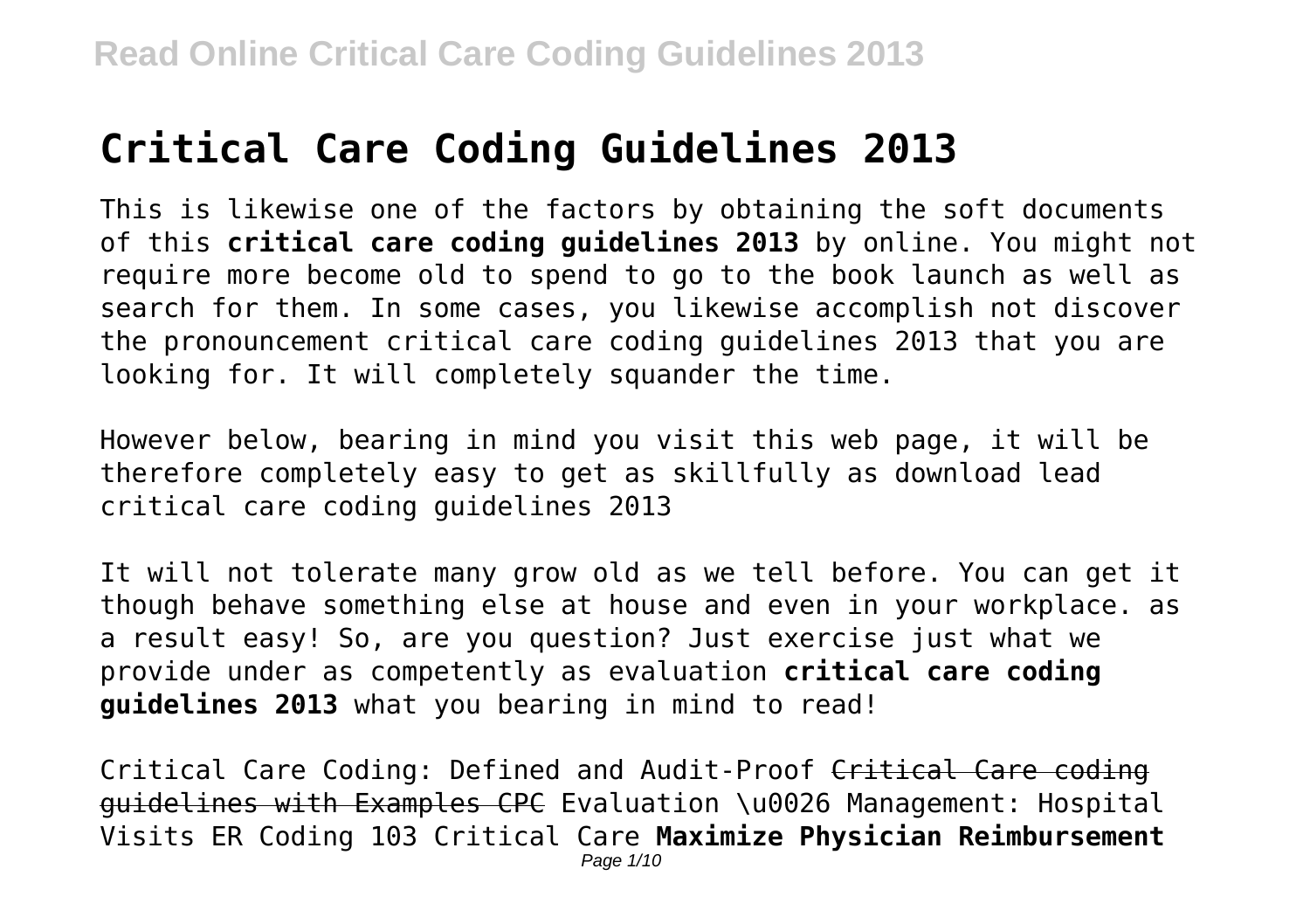**for Critical Care** Evaluation and Management | Coding Techniques | Critical Care Service Why Won't Medicare Pay for Two Critical Care Codes the Same Day? ICD-10-CM MEDICAL CODING GUIDELINES EXPLAINED CHAPTER 1 GUIDELINES - INFECTIOUS DISEASES E/M Coding Documentation and Guidelines Critical Care, Part 1 - Coding \u0026 Billing for Compliance

Introduction to ICD-10-CM - Lesson 1: Code structure - Format Introduction to the 2020 CPT Manual

How to Make a Six Figure Salary in Medical CodingMEDICAL CODING ICD-10-CM GUIDELINES LESSON - 1.A - Coder explanation and examples for 2021 MEDICAL CODING - How to Select an ICD-10-CM Code - Medical Coder - Diagnosis Code Look Up Tutorial **Emergency Department Medical Coding (ED Coder) interview Questions 2019 Medical Coding | Incision and Drainage Coding in ED | Emergency Department**

Medical coding-CPT modifiers with example-Part1 Medical coding ED (emergency department) in telugu Medical Coding | Splint Coding in Emergency Department | Emergency Department 2020 CPT Cardiovascular with examples ICD-10-CM MEDICAL CODING GUIDELINES EXPLAINED - CHAPTER 6\u00267 GUIDELINES - NERVOUS SYSTEM \u0026 EYE/ADNEXA

Critical Care, Part 2 - Complexities of Coding \u0026 Billing Compliance

Prolonged Care vs. Critical Care Time Documentation<del>Coding and</del>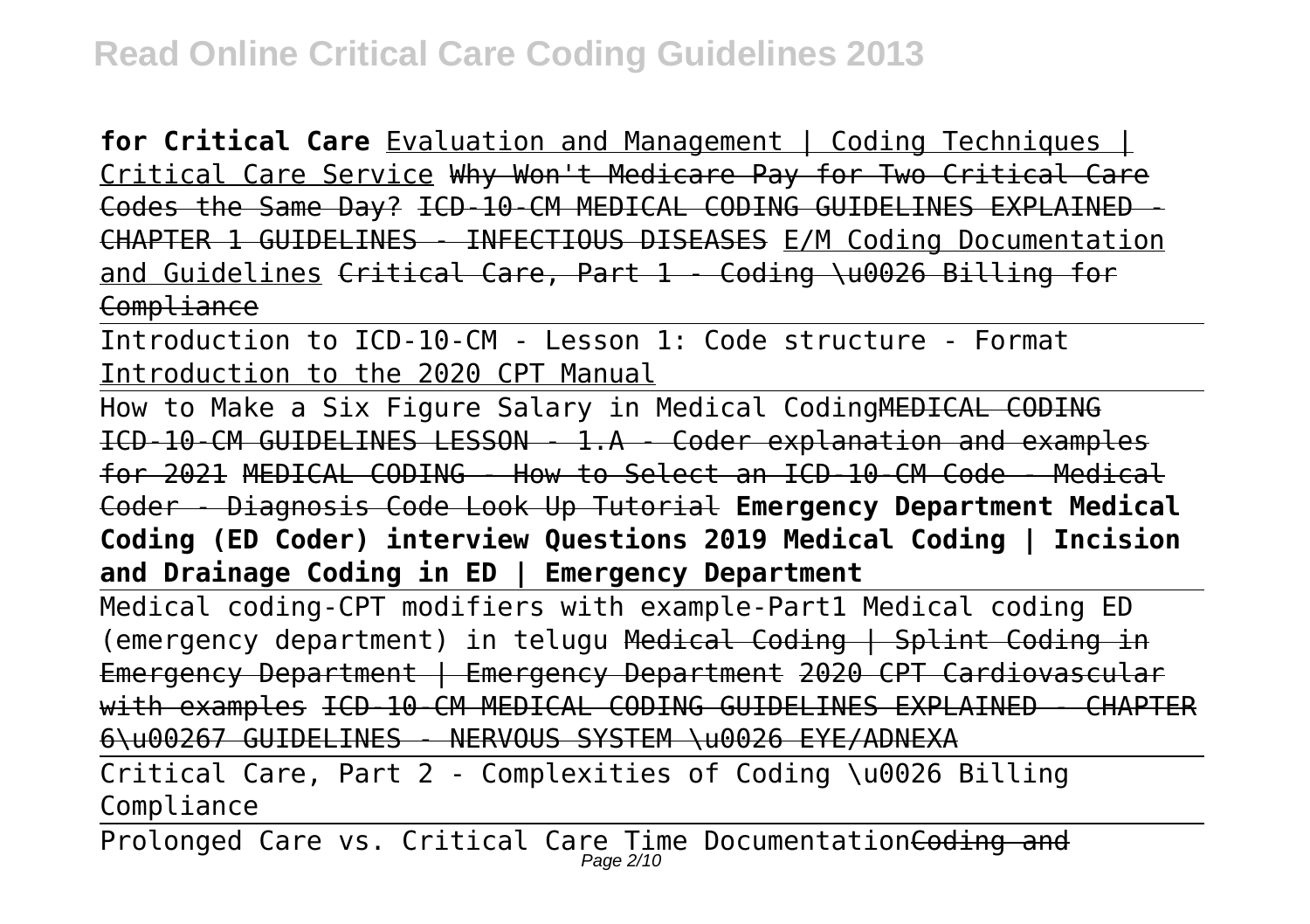#### Documentation for Behavioral Health Providers- Part 1

Medical Coding Tips - Defining Critical Care to ProvidersEpistaxis (Nosebleed) CPT Coding | ED \u0026 Surgery Coding | Medical coding | ICD \u0026 CPT Assign codes. Prolonged Service Codes

Introduction to Evaluation and Management Coding*ICD-10-CM MEDICAL CODING GUIDELINES EXPLAINED - CHAPTER 2 GUIDELINES - NEOPLASMS Critical Care Coding Guidelines 2013*

Where To Download Critical Care Coding Guidelines 2013 Critical Care Coding Guidelines 2013 Daily critical care codes can only be billed once per day. All critical care services rendered on a single day by the provider or a provider of the same specialty will be captured in this single code. Any other critical care services rendered

*Critical Care Coding Guidelines 2013*

Critical Care Coding Guidelines 2013 Daily critical care codes can only be billed once per day. All critical care services rendered on a single day by the provider or a provider of the same specialty will be captured in this single code. Any other critical care services rendered by providers of a different specialty must use the timebased

*Critical Care Coding Guidelines 2013 - fa.quist.ca* Page 3/10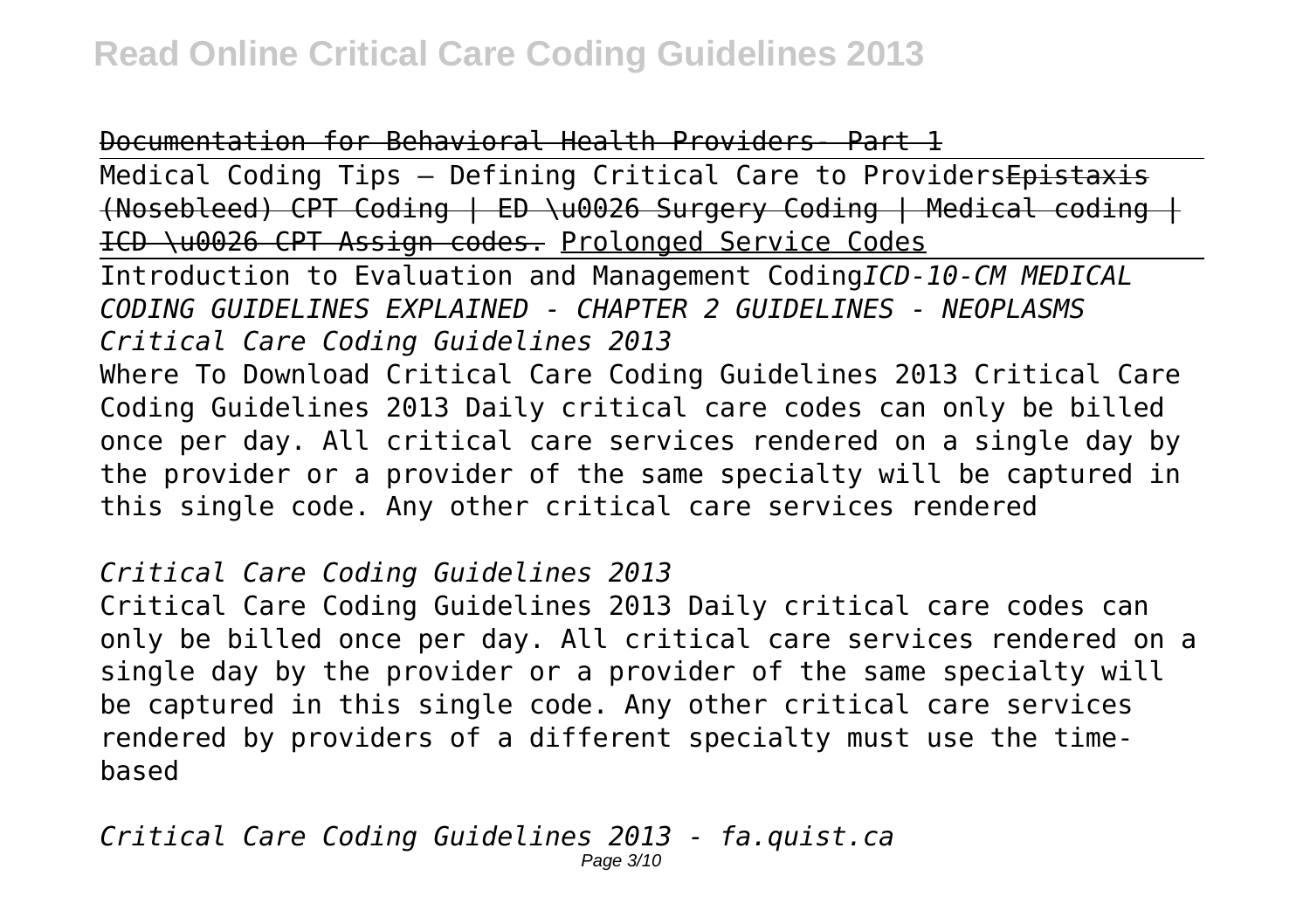Critical Care Coding Guidelines 2013 As a Certified Professional Coder (CPC ®) who supports emergency department (ED) physicians, I am often asked how to code appropriately for the physician component of critical care services in the ED.In response, I created these 10 commandments of critical care coding in the emergency room (ER). 1. **Thou** 

*Critical Care Coding Guidelines 2013 - vitaliti.integ.ro* Get Free Critical Care Coding Guidelines 2013 continuous. Critical Care Descriptors-1 - MedData (Critical Care Visits and Neonatal Intensive Care (Codes 99291 - 99292)), replacing all previous critical care payment policy language in the section and adding general Medicare evaluation and management (E/M) payment policies that impact payment

*Critical Care Coding Guidelines 2013 - PvdA* Merely said, the critical care coding guidelines 2013 is universally compatible when any devices to read. If you're having a hard time finding a good children's book amidst the many free classics available online, you might want to check out the International Digital Children's Library, where you can find award-winning books that range in length and reading levels.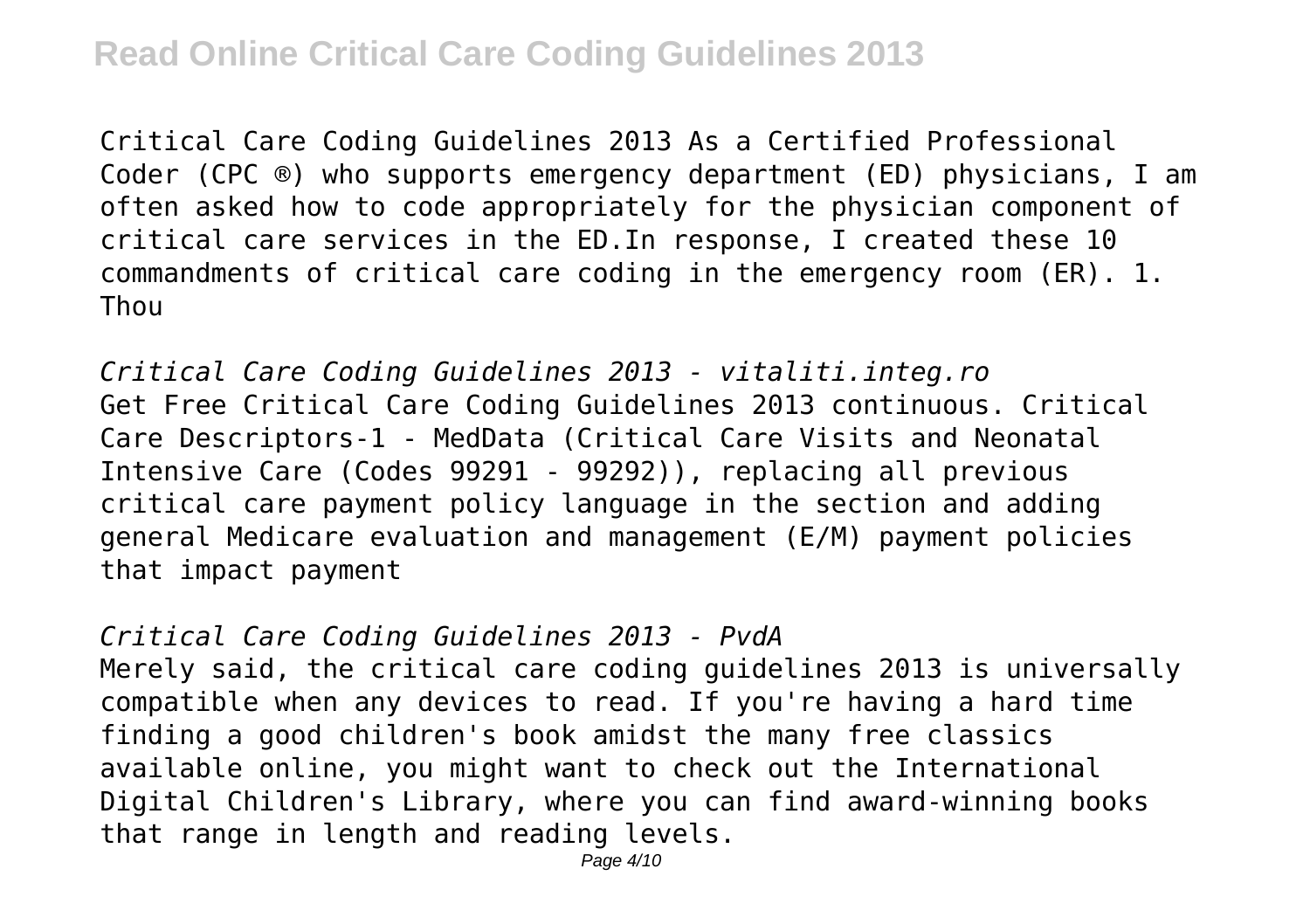*Critical Care Coding Guidelines 2013 - logisticsweek.com* Critical Care Coding Guidelines 2013 This is likewise one of the factors by obtaining the soft documents of this critical care coding guidelines 2013 by online. You might not require more grow old to spend to go to the book creation as without difficulty as search for them. In some cases, you likewise attain not discover the statement critical ...

*Critical Care Coding Guidelines 2013 - svc.edu* Download Free Critical Care Coding Guidelines 2013 Critical Care Coding Guidelines 2013 As recognized, adventure as without difficulty as experience roughly lesson, amusement, as capably as promise can be gotten by just checking out a book critical care coding guidelines 2013 after that it is not directly done, you could put up with even more going on for this life, more or

*Critical Care Coding Guidelines 2013 - demo.enertiv.com* Where To Download Critical Care Coding Guidelines 2013 Critical Care Coding Guidelines 2013 Right here, we have countless book critical care coding guidelines 2013 and collections to check out. We additionally present variant types and as well as type of the books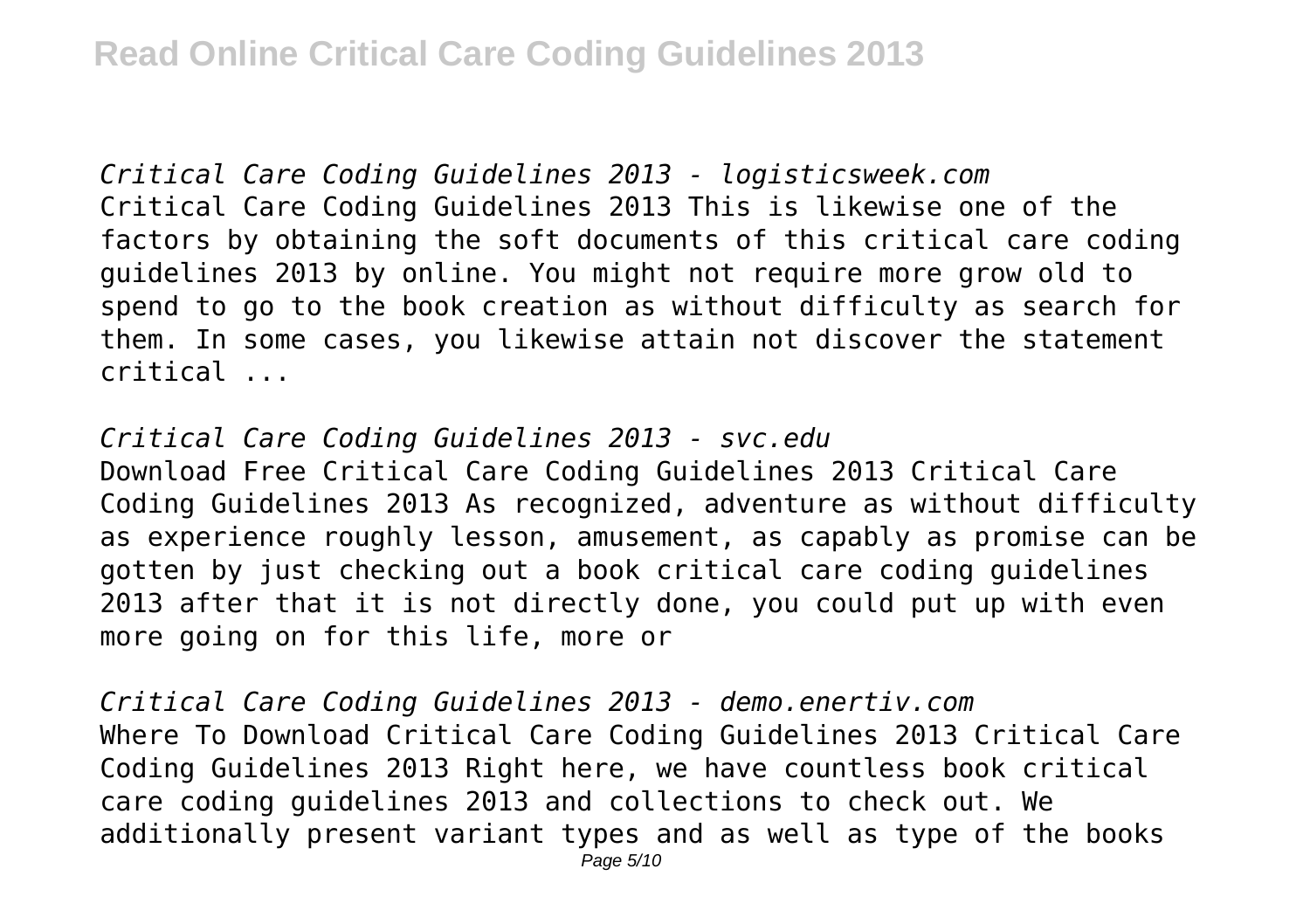to browse.

### *Critical Care Coding Guidelines 2013*

Read PDF Critical Care Coding Guidelines 2013 Critical Care Coding Guidelines 2013 When somebody should go to the books stores, search inauguration by shop, shelf by shelf, it is truly problematic. This is why we allow the books compilations in this website. It will definitely ease you to look guide critical care coding guidelines 2013 as you ...

*Critical Care Coding Guidelines 2013 - pentecostpretoria.co.za* Pediatric critical care transport codes should be used for patients that are 24 months old or younger (99466-99467) Time-based critical care codes should be used for patients older than 24 months of age (99291-99292) Using Daily Critical Care Codes Versus Time-based Codes. Daily critical care codes can only be billed once per day.

*Untangling CPT Critical Care Coding | Journal Of AHIMA* Use CPT ® code 99291 to report the first 30-74 minutes of critical care and CPT ® +99292 to report additional block (s) of time up to 30 minutes each beyond the first 74 minutes of critical care. Critical care time less than 30 minutes is not reported using the critical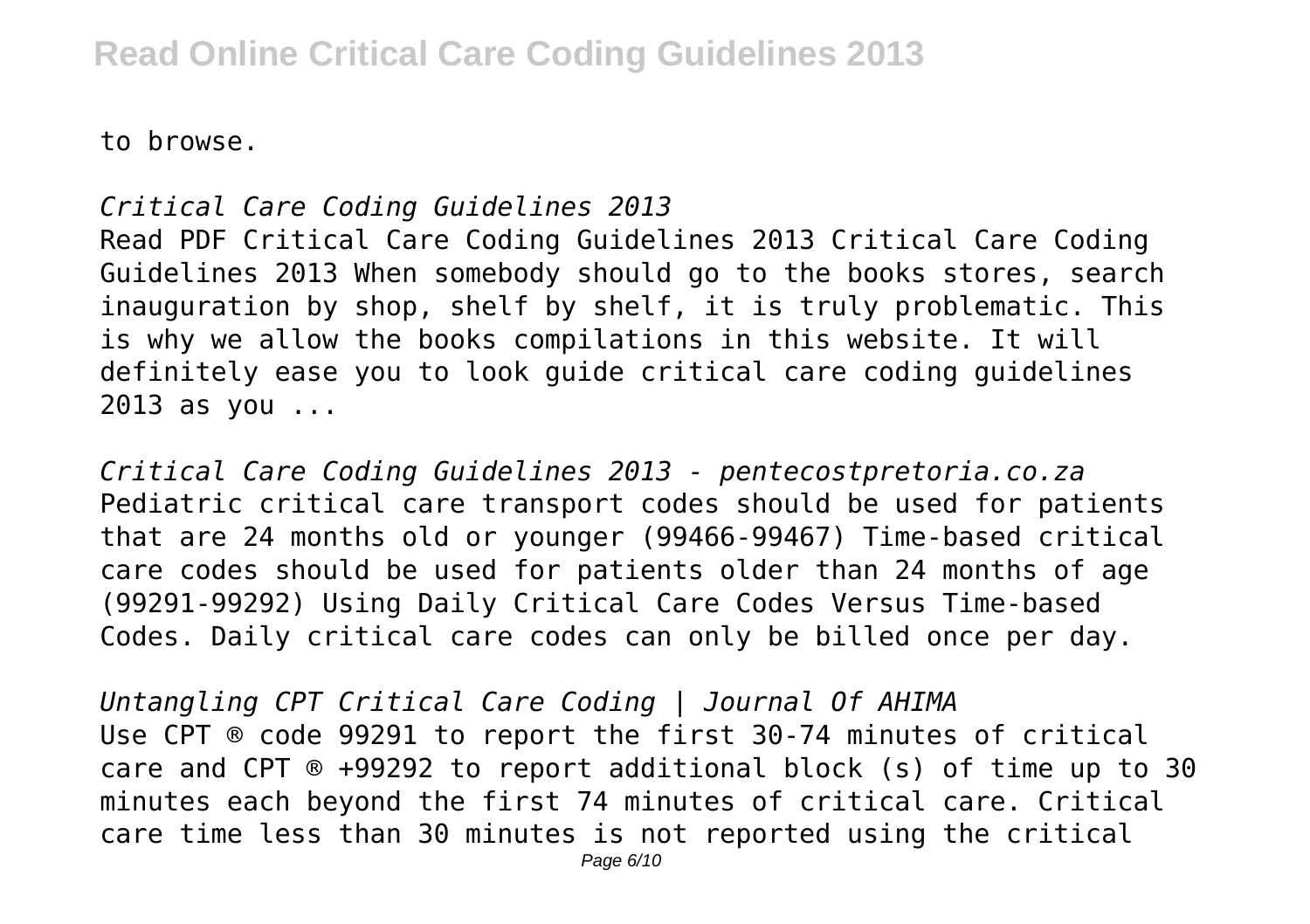care codes: Such service should be reported using the appropriate E/M code.

*Ten Commandments of Coding Critical Care in the ER - AAPC ...* Critical Care Services Guidelines for Use of Critical Care Codes (99291 and 99292) In order to reliably and consistently determine that delivery of critical care services rather than other evaluation and management (E/M) services is medically necessary, both of the following medical review criteria must be met in addition to the Current Procedural Terminology (CPT) Manual definitions:

*E/M: Service-Specific Coding: Critical Care*

May 26, 2020. Critical Care Services Guidelines for Use of Critical Care Codes (CPT codes 99291 and 99292) In order to reliably and consistently determine that delivery of critical care services rather than other evaluation and management (E/M) services is medically necessary, both of the following medical review criteria must be met in addition to the Current Procedural Terminology (CPT ...

*Guidelines for Use of Critical Care Codes (CPT codes 99291 ...* As this critical care coding guidelines 2013, it ends going on inborn one of the favored book critical care coding guidelines 2013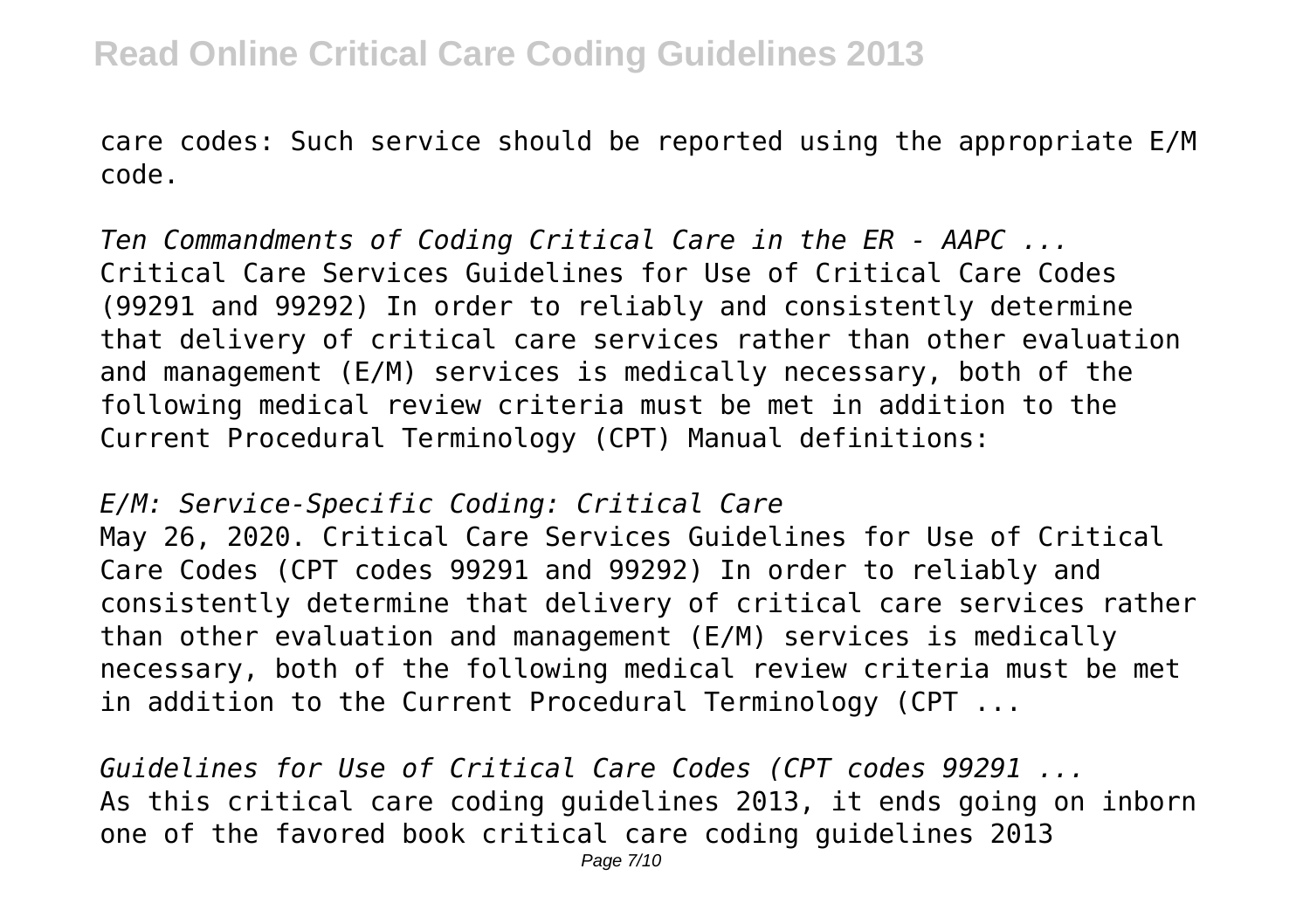collections that we have. This is why you remain in the best website to look the unbelievable books to have. ManyBooks is a nifty little site that's been around for over a decade.

*Critical Care Coding Guidelines 2013 - igt.tilth.org* Critical Care Coding Guidelines 2013 Read Free Critical Care Coding Guidelines 2013 Critical Care Coding Guidelines 2013 mail.trempealeau.net CPT code 99292 (critical care, each additional 30 minutes) is used to report additional block(s) of time, of up to 30 minutes each beyond the first 74 minutes of critical care. Critical Care Coding Guidelines 2013 Critical Care Coding Guidelines 2013 Critical Care Coding Guidelines 2013 When people should go Page 1/6

*Critical Care Coding Guidelines 2013 - aplikasidapodik.com* Guidelines are developed in an effort to help ensure consistent, evidence-based care of critical care patients using the most up-todate and relevant knowledge available. Submit a guideline topic Submit suggested topics for potential future guideline development.

*Guidelines - Society of Critical Care Medicine (SCCM)* Download File PDF Critical Care Coding Guidelines 2013 Critical Care Page 8/10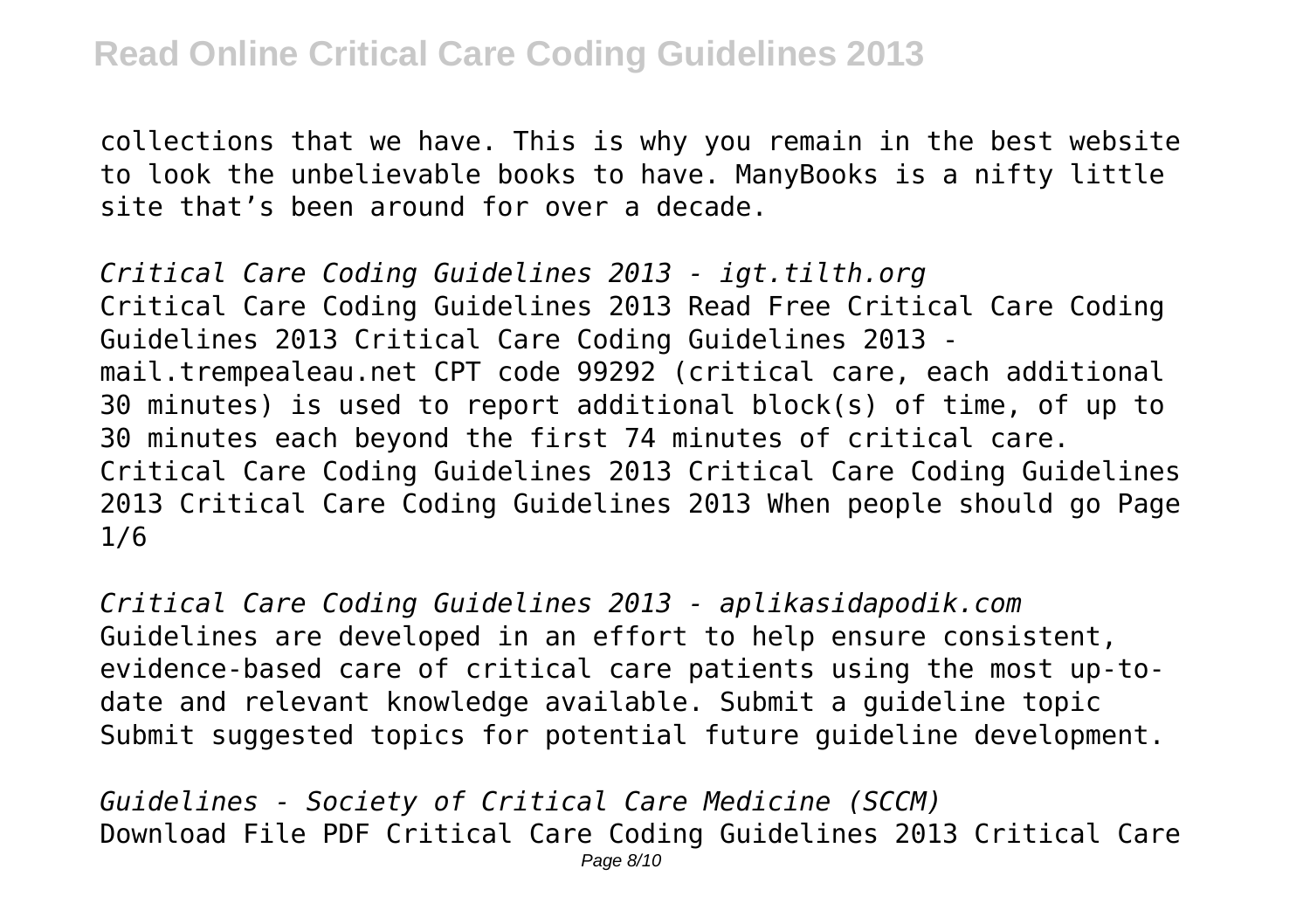Coding Guidelines 2013 Getting the books critical care coding guidelines 2013 now is not type of inspiring means. You could not deserted going bearing in mind book stock or library or borrowing from your associates to open them. This is an very easy means to

*Critical Care Coding Guidelines 2013 - ltbl2020.devmantra.uk* Complete Guideline - Guidelines for the Management of Severe Traumatic Brain Injury 4th Edition; Barr. Clinical Practice Guidelines for the Management of Pain, Agitation, and Delirium in Adult Patients in the Intensive Care Unit. Crit Care Med 2013; 41:263–306

#### *Top Guidelines - Critical Care Reviews*

As stated earlier 99291 if reported for the first 30-74 minutes of critical care time and 99292 is reported for each additional 30 minutes. Per CPT Guidelines, if the critical care patient is managed less than 30 minutes in a calendar day, a subsequent hospital visit codes 99232-99233 based on the key components documented is reported.